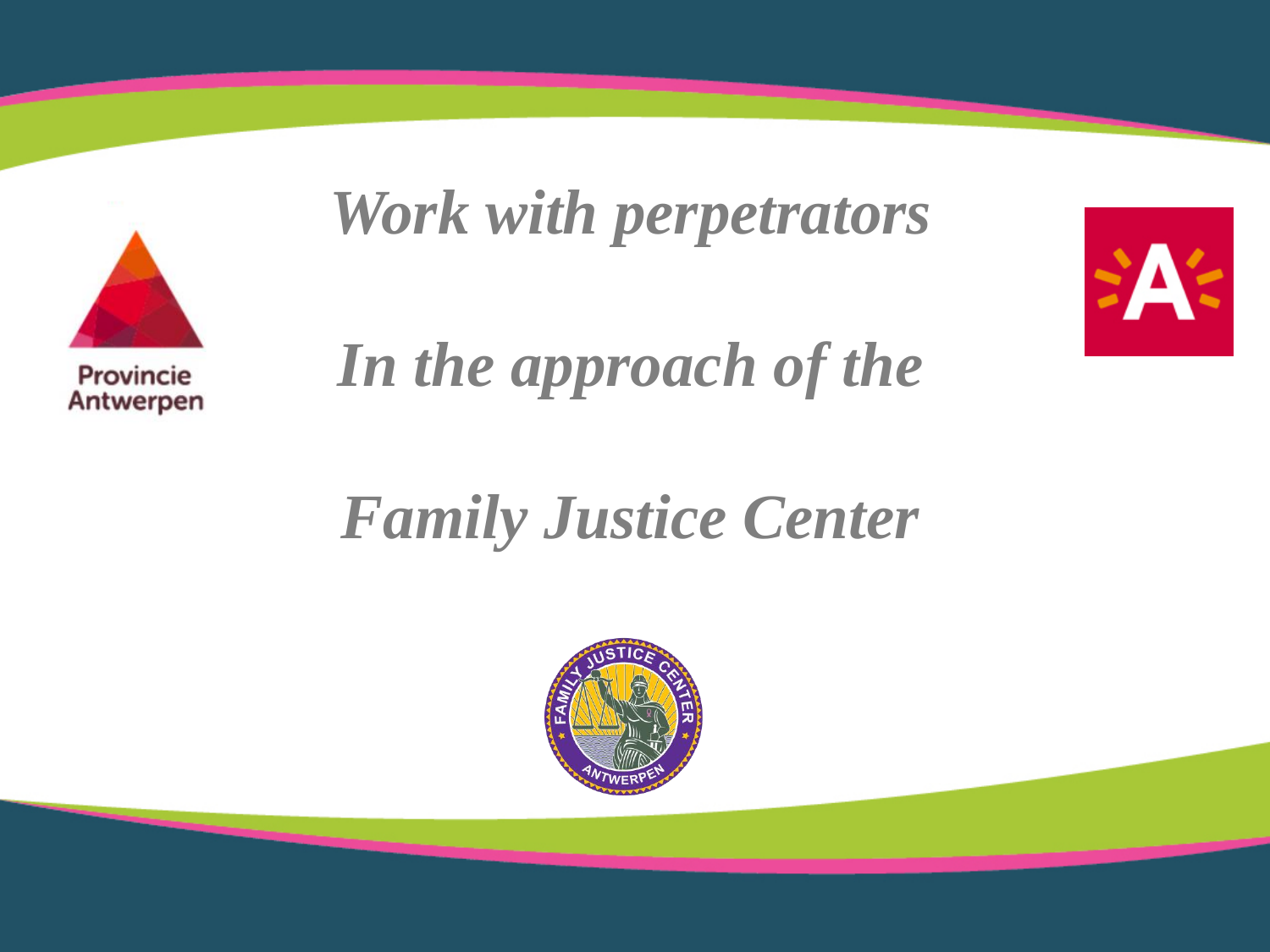## *FAMILY JUSTICE CENTER: description*



2 - 10/24/2016

A Family Justice Center model includes a co-location of a multidisciplinary team of professionals which work together, in 1 location, with the goal to provide integral care to clients confronted with domestic violence and child abuse.

Brings government and non-profit services together Public and private agencies assign staff members in order to provide services to victims

and

Reduce the number of times/places victims must go, increase the access of services for victims and children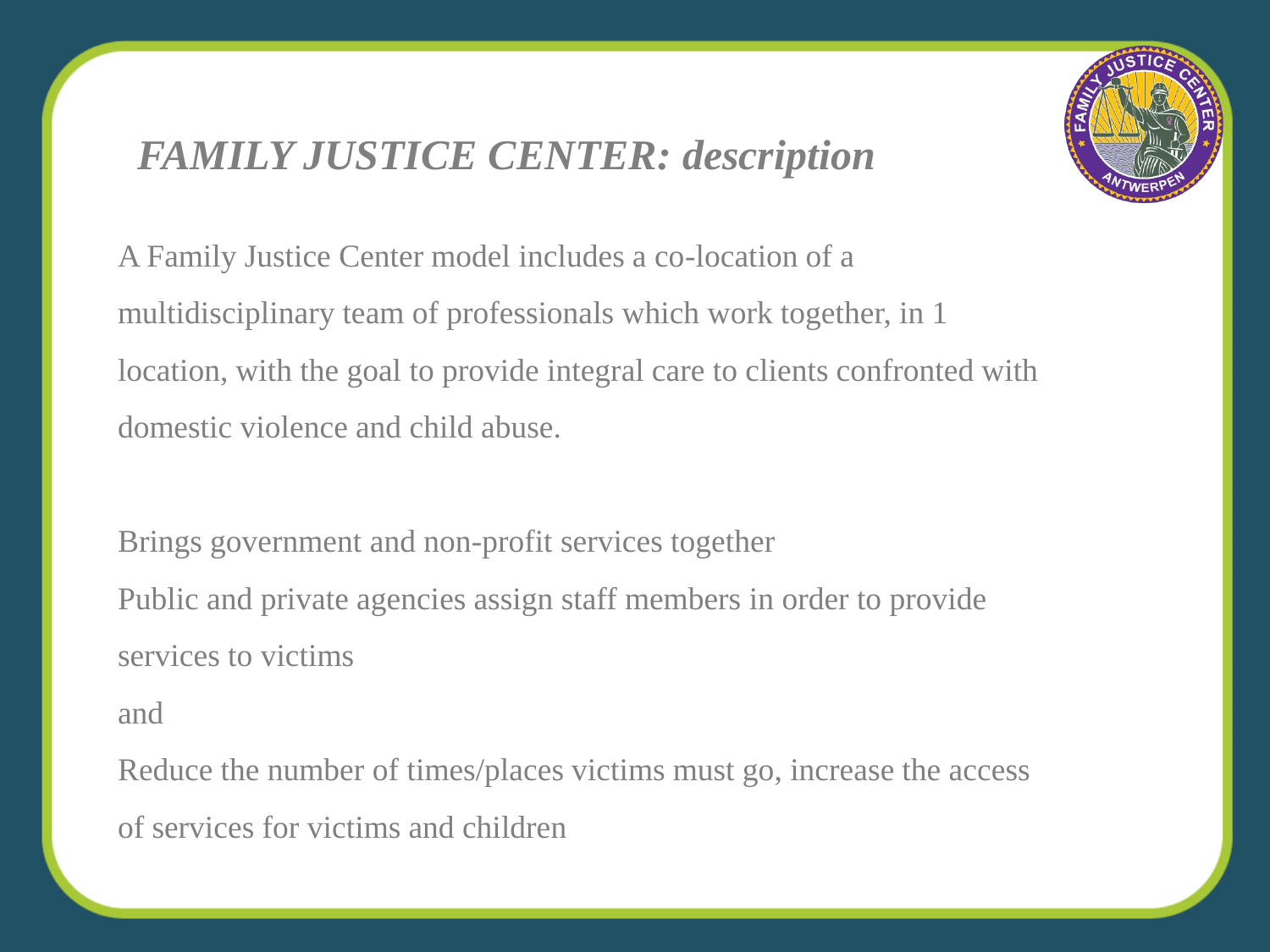

3 - 10/24/2016

## *FAMILY JUSTICE CENTER: Features*

- $\triangleright$  All services under one roof
- $\triangleright$  Easy way of locating organizations and services
- $\triangleright$  Reduces travelling and waiting time
- $\triangleright$  Avoids repeated descriptions of the own situation
- $\triangleright$  Interdisciplinary cooperation on an individual case-by-case basis
- $\triangleright$  Combines security related information
- $\triangleright$  Quick convening of a security conference
- $\triangleright$  Improvement of the interventions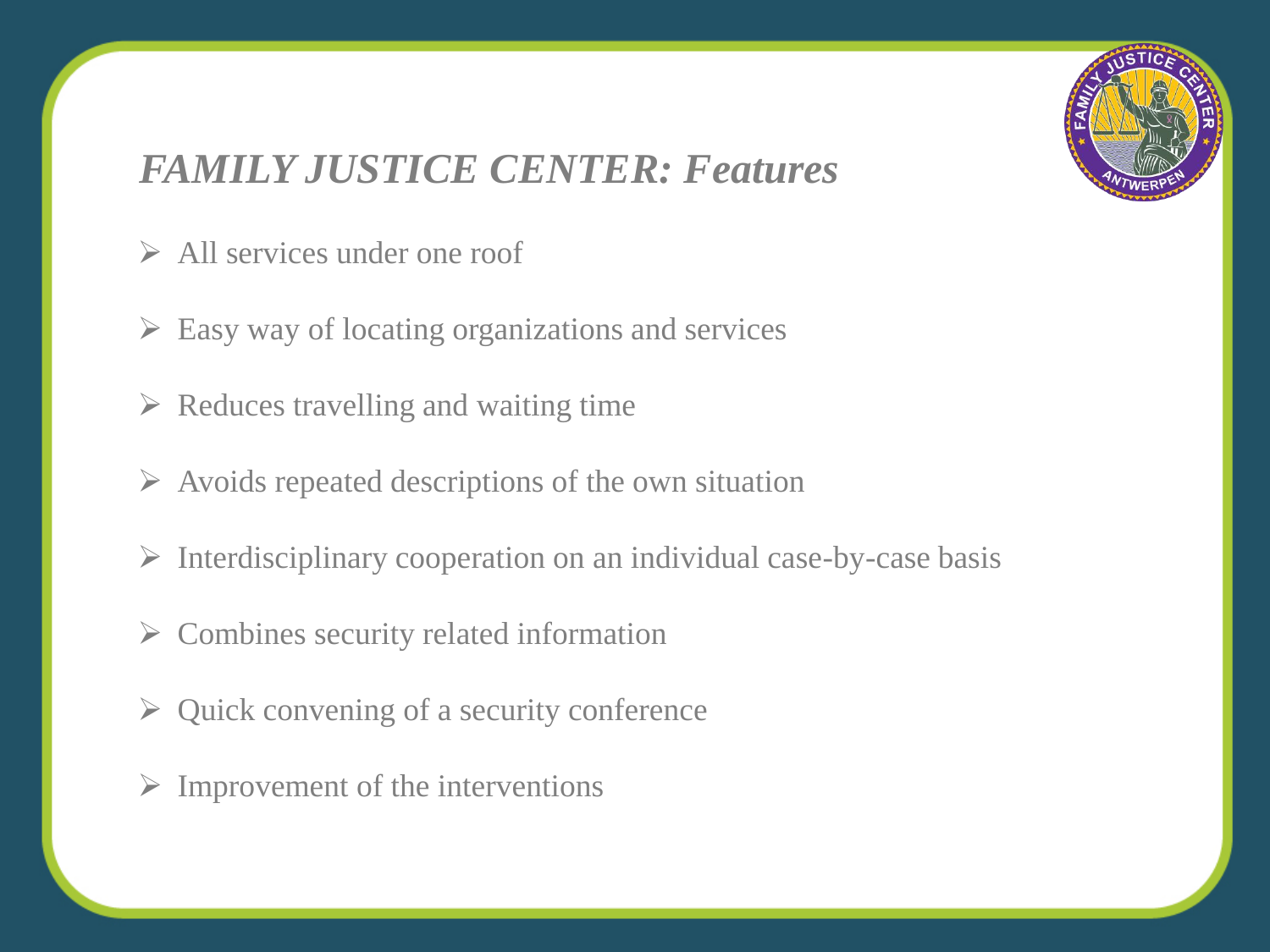#### *GUIDING PRINCIPLES OF A FAMILY JUSTICE CENTER*

- Victim-centered: co-location
- $\triangleright$  Safety-focused
- $\triangleright$  Survivor-driven: ask clients what they need
- Empowered: offer survivors many services
- $\triangleright$  Intervene & prevent: outreach & community education
- $\triangleright$  Offender-accountability
- $\triangleright$  Culturally competent
- $\triangleright$  Relationship based: establish partnerships
- $\triangleright$  Transformative: adjust services to best practices and survivor input Kind-hearted(to staff, clients and volunteers)

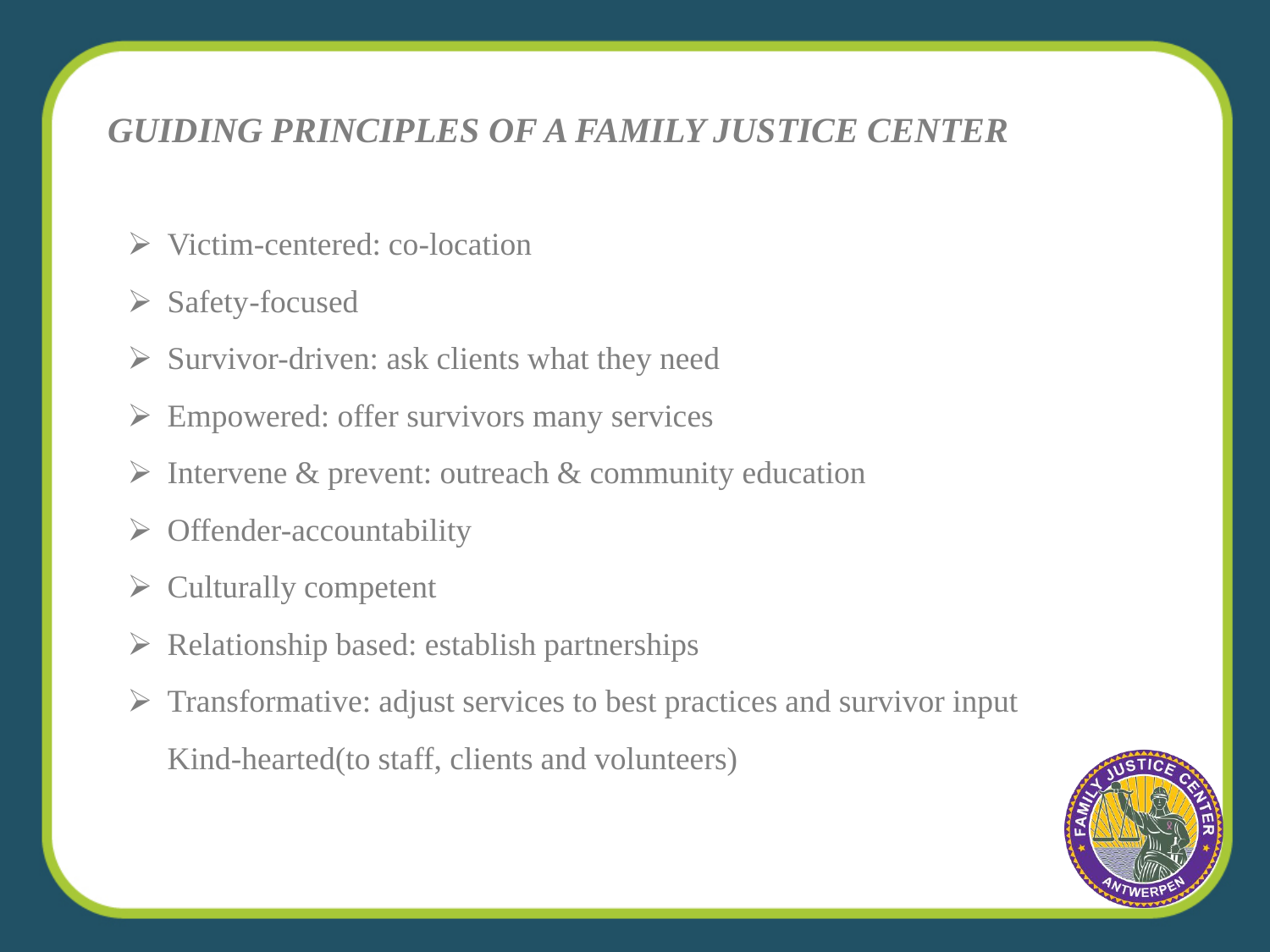#### *PARTNERS IN THE FAMILY JUSTICE CENTER*

- $\triangleright$  Local authorities
- $\triangleright$  Police
- $\triangleright$  Prosecutor
- Women's aid
- $\triangleright$  Shelters
- $\triangleright$  Services for child abuse
- $\triangleright$  Services for social welfare
- $\triangleright$  Counseling
- Medical services
- $\triangleright$  Services for housing
- $\triangleright$  Probation
- $\triangleright$  Perpetrator programs
- $\triangleright$  Services for migrants and asylum seekers
- $\triangleright$  Youth care
- $\triangleright$  Centre for mental health
- $\triangleright$  Services for job seeking...

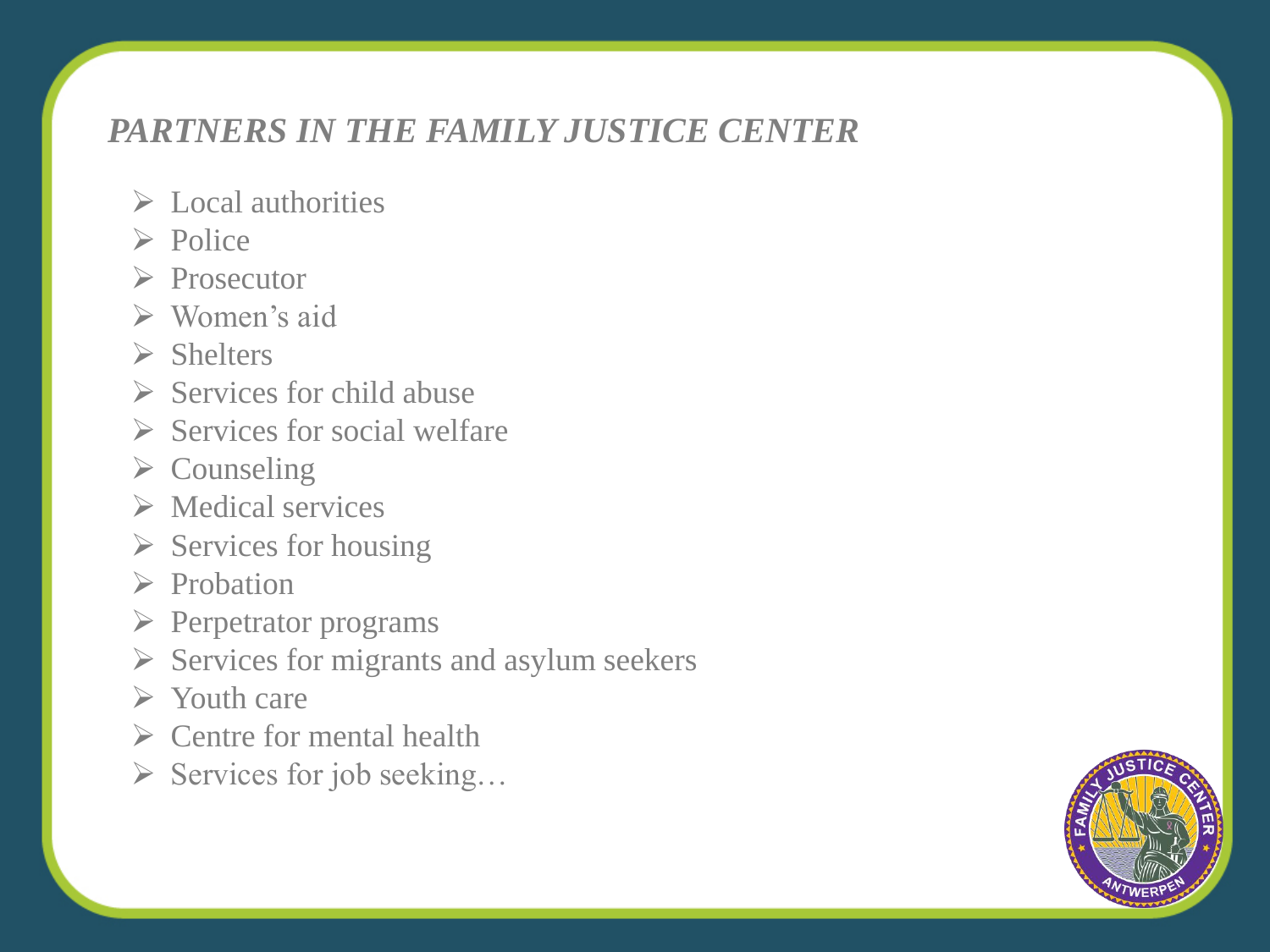

## **FJC Antwerp**



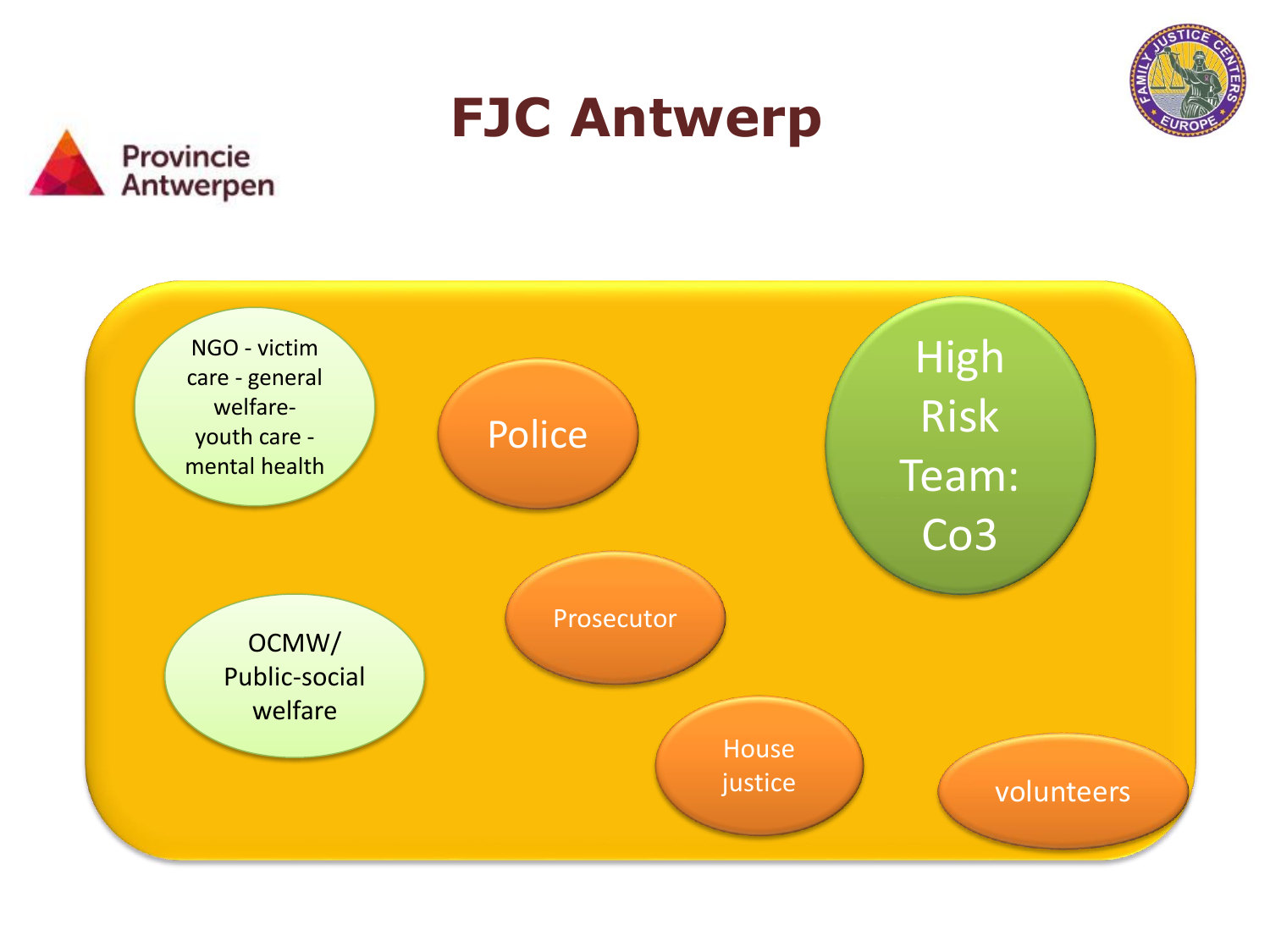#### *WORK WITH PERPETRATORS IN FJC ANTWERP: CO3*

#### **Safety first:**

- $\triangleright$  Interventions of police and justice
- $\triangleright$  Barring orders
- $\triangleright$  Detention
- $\triangleright$  Mental health care

**Work on the underlying problems**: social, health, mental health, housing, work, addiction, financial,...

**Perpetrator program:** program "Time Out", perpetrator group, individual programs: juridical and voluntary

**Supervised contact with the children**

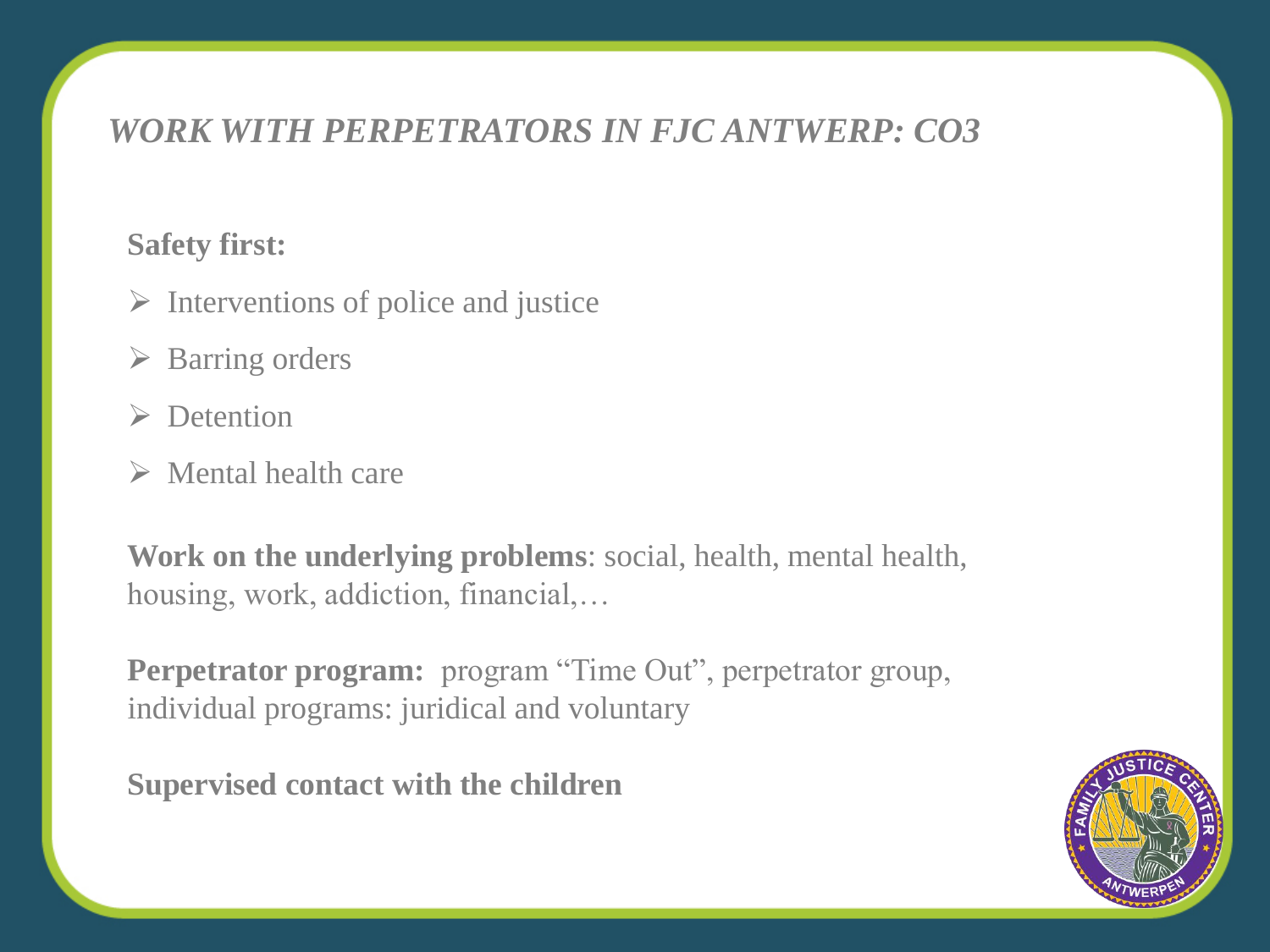#### *POSSIBLE INTERVENTIONS*

In cases with intensive case management (CO3) and only after installation safety, checked intervention plan and monitoring by case manager, and only if possible (victim centered):

- $\triangleright$  Counseling on safe and respectful relationship (if staying together)
- $\triangleright$  Counseling divorce/separation (if separation)
- $\triangleright$  Parental training/guidance at home etc
- $\triangleright$  Parental visiting

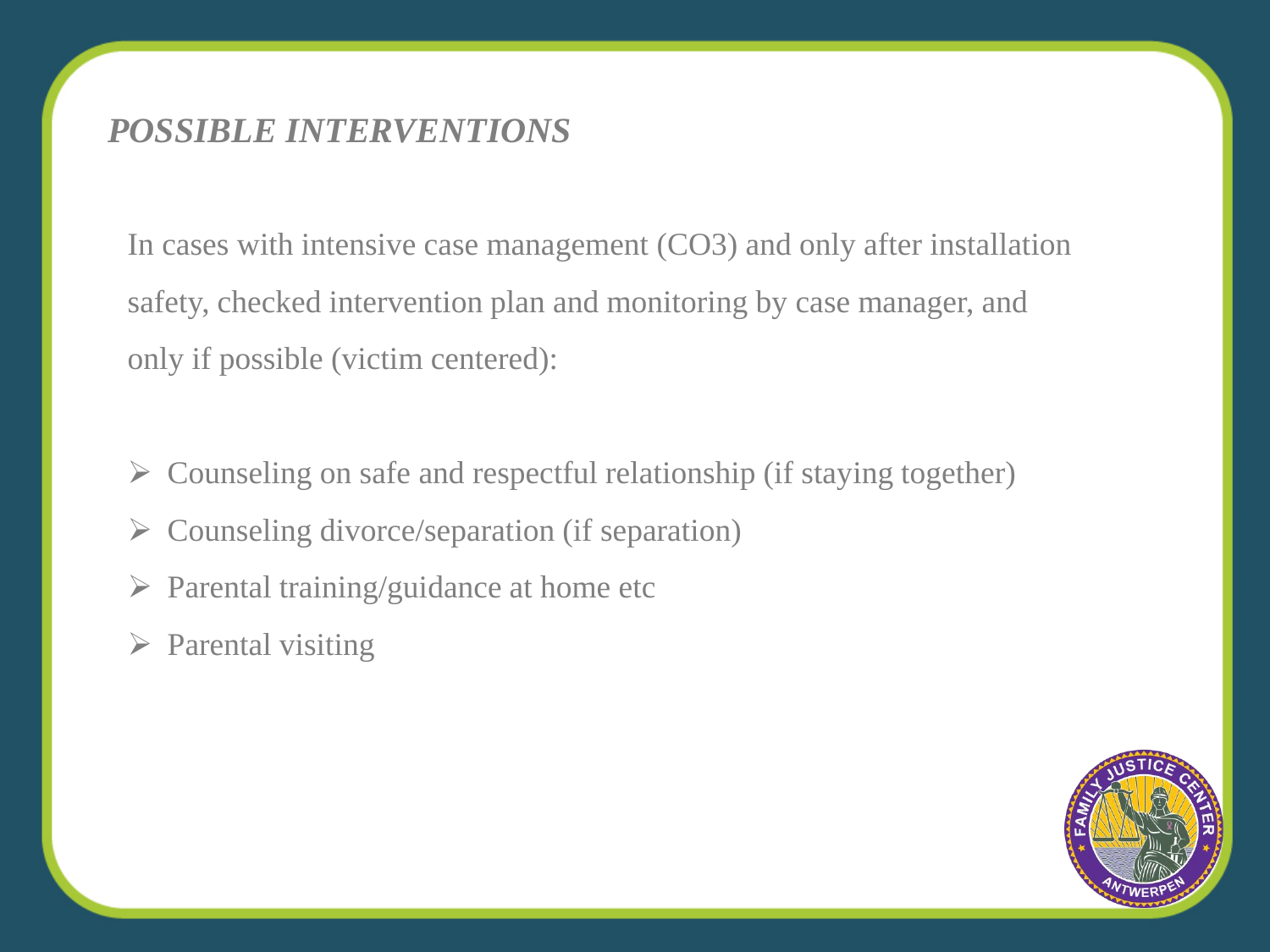#### *ISTANBUL CONVENTION*



9 - 10/24/2016

Article 16 – Preventive intervention and treatment programmes

1Parties shall take the necessary legislative or other measures to set up or support *programmes aimed at teaching perpetrators of domestic violence to adopt non-violent behaviour* in interpersonal relationships with a view to preventing further violence and changing violent behavioural patterns.

2Parties shall take the necessary legislative or other measures to set up or support treatment *programmes* aimed at preventing perpetrators, in particular sex offenders, from *re-offending*.

3In taking the measures referred to in paragraphs 1 and 2, Parties shall ensure that the safety of, support for and the human rights of victims are of primary concern and that, where appropriate, these programmes are *set up and implemented in close co-ordination with specialist support services for victims*.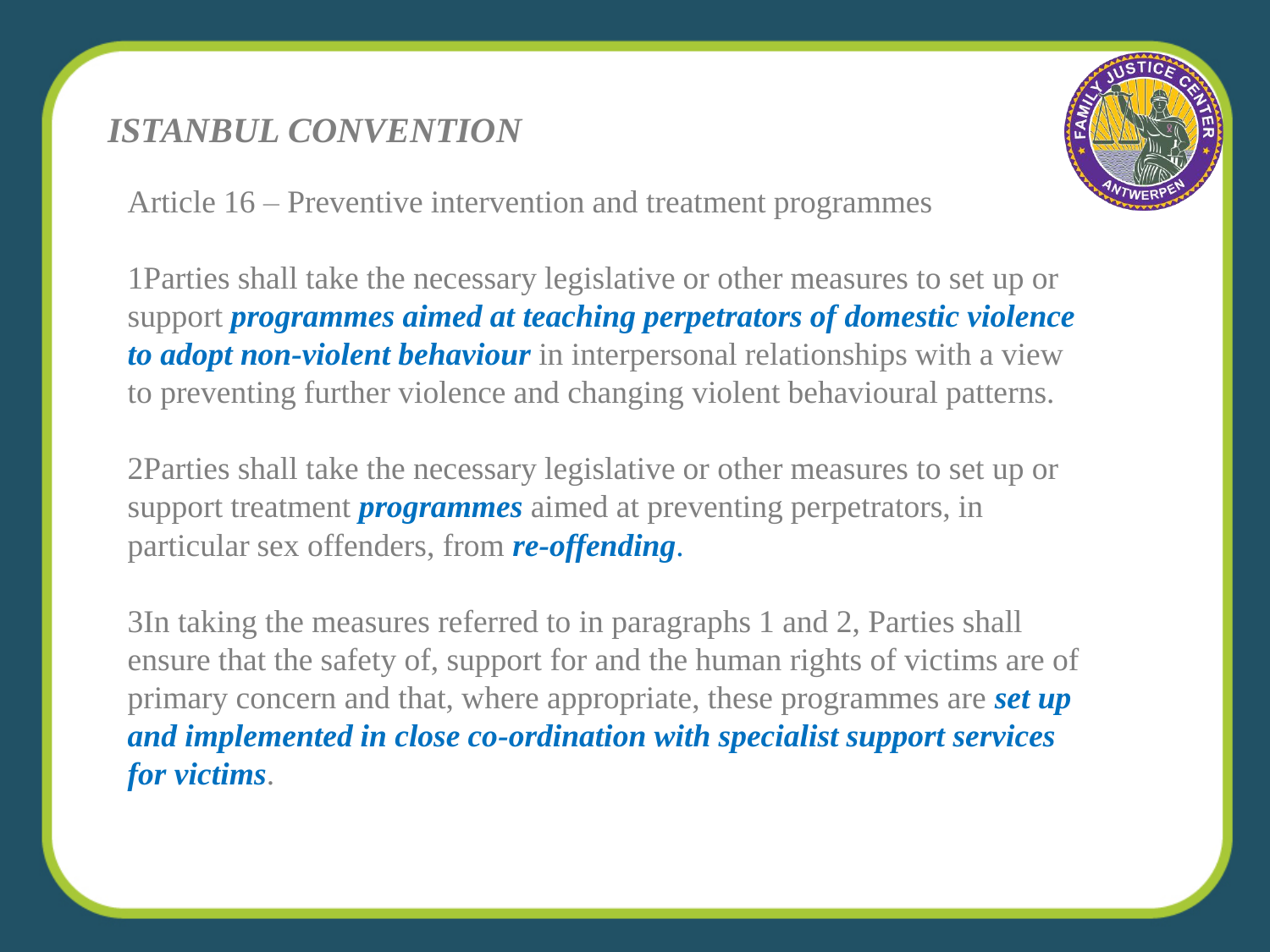#### *ISTANBUL CONVENTION*

Article 18 – General obligations

… 2 Parties shall take the necessary legislative or other measures, in accordance with internal law, to ensure that there are appropriate mechanisms to provide for *effective co-operation between all relevant state agencies, including the judiciary, public prosecutors, law enforcement agencies, local and regional authorities as well as nongovernmental organizations and other relevant organizations and entities*, in protecting and supporting victims and witnesses of all forms of violence covered by the scope of this Convention, including by referring to general and specialist support services as detailed in Articles 20 and 22 of this Convention.

3 Parties shall ensure that measures taken pursuant to this chapter shall:

- be based on a *gendered understanding* of violence against women and domestic violence and shall focus on the *human rights and safety of the victim*;
- be based on an *integrated approach* which takes into account *the relationship between victims, perpetrators, children and their wider social environment*;
- aim at *avoiding secondary victimization*;
- aim at the *empowerment and economic independence* of women victims of violence;
- allow, where appropriate, for *a range of protection and support services to be located on the same premises*;
- address the *specific needs of vulnerable persons, including child victims*, and be made available to them.



10 - 10/24/2016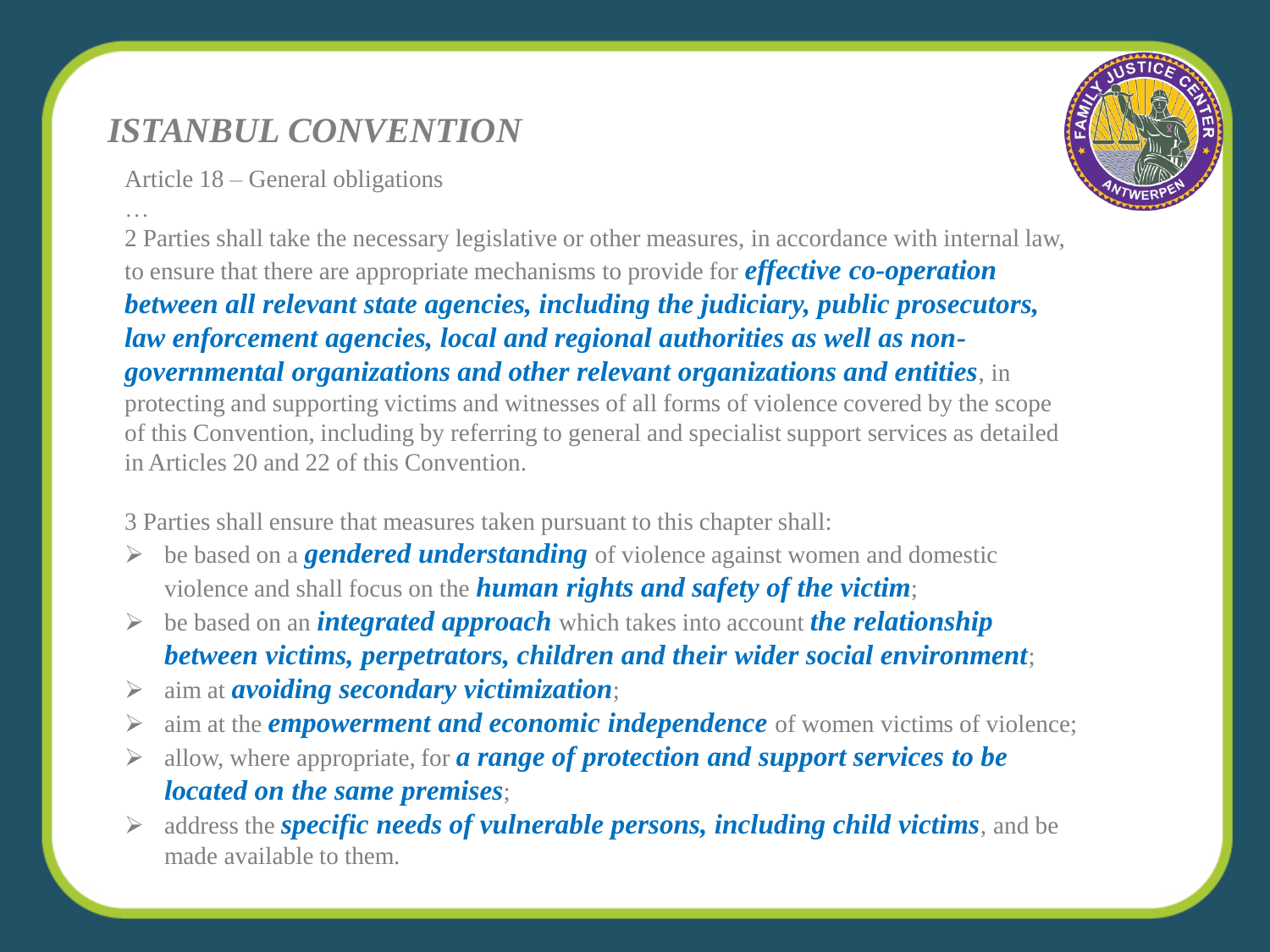





- 10/24/2016